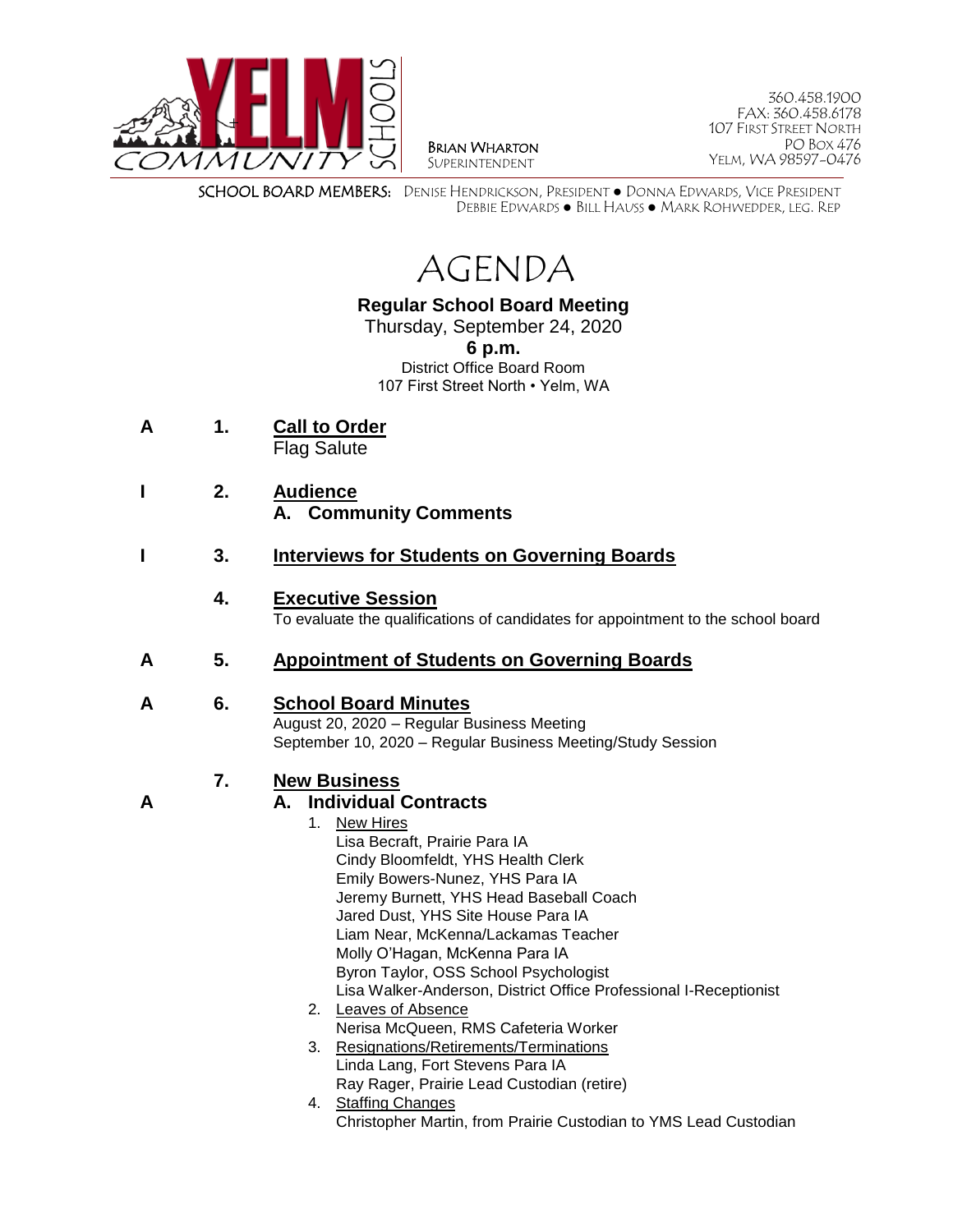5. Reduction in Force Jody Avega, Food Service Cafeteria Worker Michael Cool, Food Service Van Driver Doug Demint, Transportation Bus Driver Nicole Evans-Galindo, Food Service Cafeteria Worker Jennifer Goodwin, Food Service Cafeteria Worker Robert Hellner, Transportation Bus Driver Jeri Krohn, Food Service Cafeteria Worker Jason Mai, Transportation Bus Driver Mark Shaw, Transportation Bus Driver 6. Stipends/Supplemental Contracts

### **A B. 2020-2021 Minimum Basic Education Requirement Compliance**

- **A C. Resolution 02-20-21** Capital Facilities Plan
	-

### **A D. Review of 2020-2021 Reopening Plan**

#### **A 8. Vouchers and Payroll**

- A. General Fund #70140638 70140794 \$1,133,840.84
- B. ASB Fund  $\texttt{\# 70408496 70408498}$  \$5,356.83 C. Capital Projects Fund # 70500937 – 70500945 \$2,064,998.12 D. ACH  $\# 202100002 - 202100003$  \$2,784.90
- 
- E. August Payroll **E.** August Payroll
- 

### **I 9. Financial Reports**

**10. Graduate Yelm! Update** No Report

#### **11. Yelm Middle School/Southworth/SSI Construction Update** No Report

### **I 12. Student Enrollment Report**

### **A 13. Facilities Report**

#### **Public Works:**

| Project # | Amount     | Vendor / Reason                                           |
|-----------|------------|-----------------------------------------------------------|
| 71.19     | \$749.59   | <b>SME Solutions / Fuel Tank Repair - Transportation</b>  |
| 80.19     | \$3,877.99 | INSI / Install Intercom - LA                              |
| 88.19     | \$6,659.05 | Drain-Pro / Repair Septic - MK                            |
| 89.19     | \$2,408.68 | Hermanson / HVAC Repair - RMS                             |
| 90.19     | \$565.11   | CNR Inc. / Clock Repair - SW                              |
| 91.19     | \$455.07   | South Sound Fire & Security / Alarm System Repair - PR/LA |
| 92.19     | \$1,240.54 | South Sound Fire & Security / Install Dialer - PR         |
| 93.19     | \$562.38   | SME Solutions / Fuel Tank Repair - Transportation         |
| 94.19     | \$402.95   | Hermanson / Chiller Repair - YHS                          |
| 95.19     | \$1,578.19 | SME Solutions / Fuel Tank Repair - Transportation         |
| 96.19     | \$761.83   | Bell & Bell / Door Repair - Transportation                |
| 97.19     | \$2,135.51 | Northwest Water System / Carbon Replacement - LA          |
|           |            |                                                           |